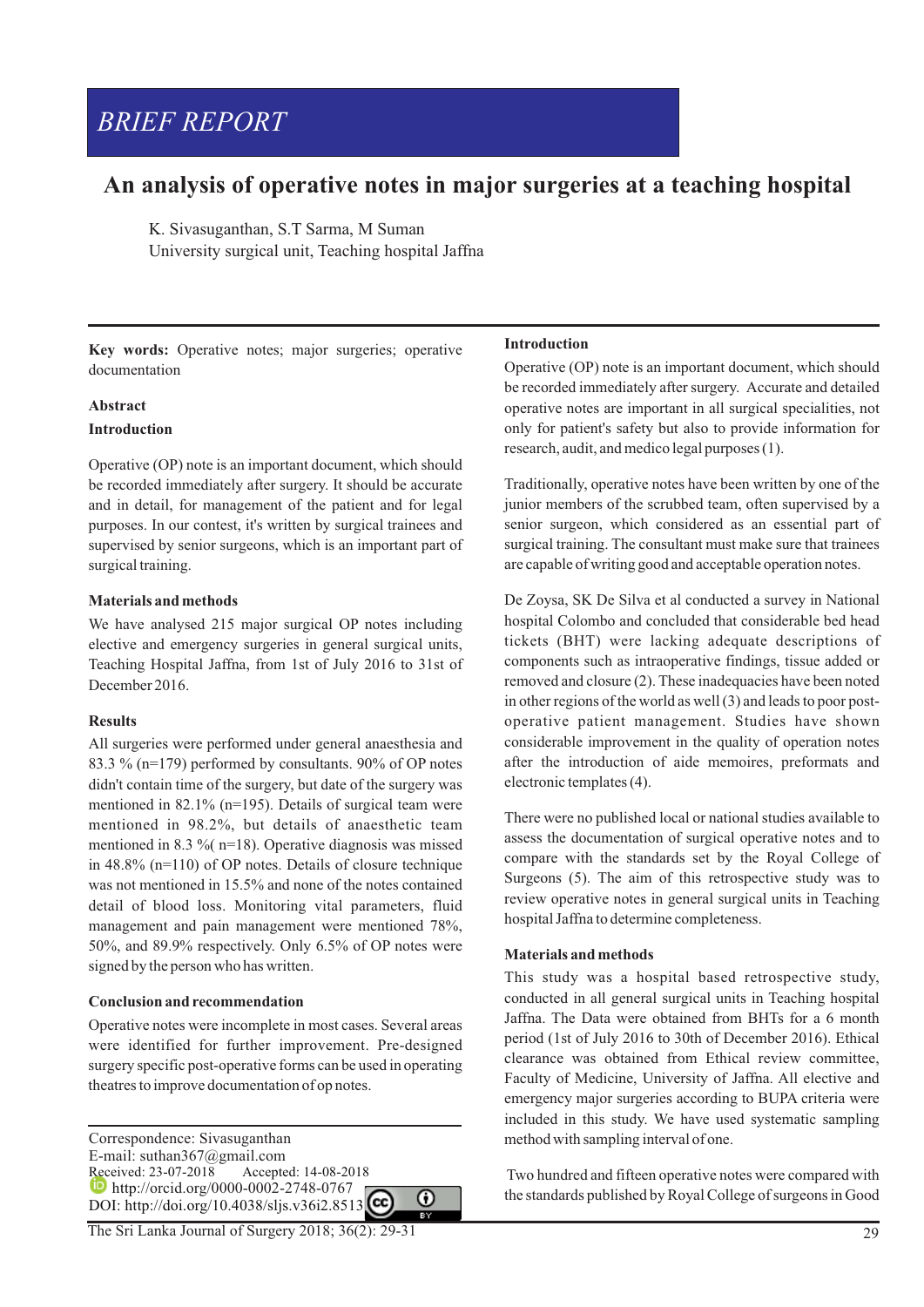surgical practice 2014 (Figure 1).

Our data extraction sheet contained two parts, which were details of surgery and documentation. These data were analysed by SPSS version 21.

# Essential elements to be included in the operative notes issued by Royal College of Surgeons - Good surgical practise 2014

- $\overline{1}$ Date and time
- $\mathfrak{D}$ Elective/emergency procedure
- 3. Names of the operating surgeon and assistant
- Name of the theatre anaesthetist  $\overline{4}$
- 5. Operative procedure carried out
- 6 Incision
- $7<sub>1</sub>$ Operative diagnosis
- 8 Operative findings
- ٥ Any problems/complications
- 10. Any extra procedure performed and the reason why it was performed
- 11. Details of tissue removed, added or altered
- 12. Identification of any prosthesis used, including the serial numbers of prostheses
- 13. and other implanted materials
- 14. Details of closure technique
- 15. Anticipated blood loss
- 16. Detailed postoperative care instructions
- 17. Signature



#### **Results**

All surgeries were done under general anaesthesia.The number of surgeries performed by each category were documented as follows: Consultant 179 (83.3%), senior registrar 8 (3.5%) and registrar 28 (13.1%). But the person documenting these operative details were not identified in these operative notes.

Date of the surgery was mentioned in 82  $\%$  (n=138) of operative notes but only 9% (n=15) documented the time. Whether the operation was elective or emergency was mentioned in 5.3% (n=12). Name of the surgeon and assistant were noted in majority of the operative notes, but the name of the anaesthetist was mentioned in 8.3  $\%$  (n=18). Operative procedures and post-operative instructions were mentioned as shown in Figure 2 and 3 respectively.

Estimated blood loss was mentioned only in 2 operative notes out of 215. Only 7.1 % ( $n=15$ ) were signed by the operating surgeon or assistant. .

#### **Discussion**

Operative notes are very important document after surgery and it should be written in detail for post-operative management purposes as well as legal purposes. Inadequacy has been noted in many centres including developed countries **Figure 1.** Essential elements of Operative records (1,3,6) which leads to poor post-operative patient







**Figure 3.** Documented components of post-operative instructions